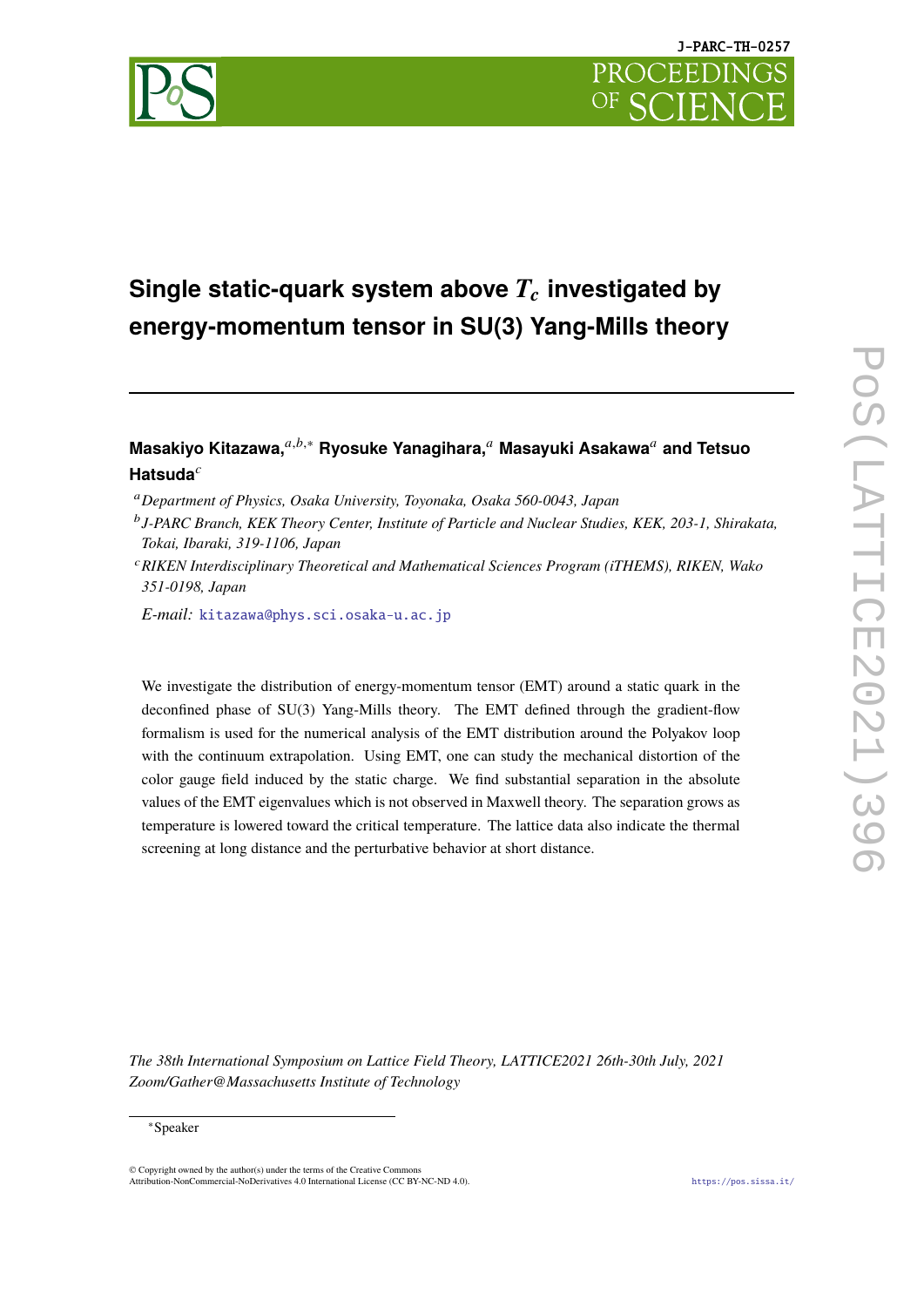#### **1. Introduction**

One of the fundamental methods to explore a system described by the quantum field theory is to introduce test charge(s) and analyze the response of the system. In this proceedings, we investigate the response of SU(3) Yang-Mills (YM) theory against the existence of a static quark in the deconfined phase in lattice numerical simulations [\[1\]](#page-6-0). To study the local distortion of the color field induced by the static charge we use the energy-momentum tensor (EMT),  $T_{\mu\nu}(x)$ .

Recently, successful analysis of the correlation functions of EMT operators in lattice numerical simulations has become possible thanks to the small-flow time expansion  $(SFtX)$  method [\[2,](#page-6-1) [3\]](#page-6-2) based on the gradient flow [\[4–](#page-6-3)[6\]](#page-6-4). Its application to the analysis of thermodynamics in SU(3) YM theory [\[7–](#page-6-5)[9\]](#page-6-6) and QCD with fermions [\[10,](#page-6-7) [11\]](#page-6-8) shows that this method defines the EMT operator properly and is effective in suppressing statistical errors in numerical simulations. The EMT operator defined in this method has been applied for the analysis of various systems  $[12-15]$  $[12-15]$ . We use this method for the measurement of  $T_{\mu\nu}(x)$  in this study.

#### **2. Energy-momentum tensor and stress tensor**

The EMT  $T_{\mu\nu}(x)$  is related to the stress tensor  $\sigma_{ij}$  as

$$
\sigma_{ij} = -T_{ij} \qquad (i, j = 1, 2, 3). \tag{1}
$$

The force per unit area  $\mathcal{F}_i$  is given by  $\mathcal{F}_i = \sigma_{ij} n_j = -T_{ij} n_j$  with the normal vector  $n_j$ . The principal axes  $n_j^{(k)}$  and the corresponding eigenvalues  $\lambda_k$  of the stress tensor are obtained by the eigenequation

$$
T_{ij}n_j^{(k)} = \lambda_k n_i^{(k)} \quad (k = 1, 2, 3),
$$
 (2)

where  $\lambda_k$  < 0 ( $\lambda_k$  > 0) means that neighboring volume elements pull (push) each other on the surface with  $n_i^{(k)}$ .

A system with a single static source has spherical symmetry. We thus employ the spherical coordinate system  $(r, \theta, \varphi)$  in the following. The EMT is diagonalized in this coordinate system as

<span id="page-1-0"></span>
$$
T_{\gamma\gamma'}(\mathbf{x}) = \text{diag}(T_{44}(r), T_{rr}(r), T_{\theta\theta}(r))
$$
\n(3)

where  $\gamma$ ,  $\gamma' = 4$ ,  $r$ ,  $\theta$ . Since the azimuthal and polar components degenerate due to the spherical symmetry,  $T_{\varphi\varphi}(r) = T_{\theta\theta}(r)$ , only independent components are shown in Eq. [\(3\)](#page-1-0).

In Maxwell theory, EMT is given by the Maxwell stress-energy tensor  $T_{\mu\nu}^{\text{Maxwell}} = F_{\mu\rho} F_{\nu\rho}$ 1  $\frac{1}{4}\delta_{\mu\nu}F_{\rho\sigma}F_{\rho\sigma}$ , where  $F_{\mu\nu}$  is the field strength. The EMT in a static system is given by

<span id="page-1-1"></span>
$$
T_{\gamma\gamma'}^{\text{Maxwell}}(x) = \frac{1}{2} \text{diag}(-\vec{E}^{2}(x), -\vec{E}^{2}(x), \vec{E}^{2}(x)),
$$
\n(4)

with  $\vec{E}(\mathbf{x})$  being the electric field.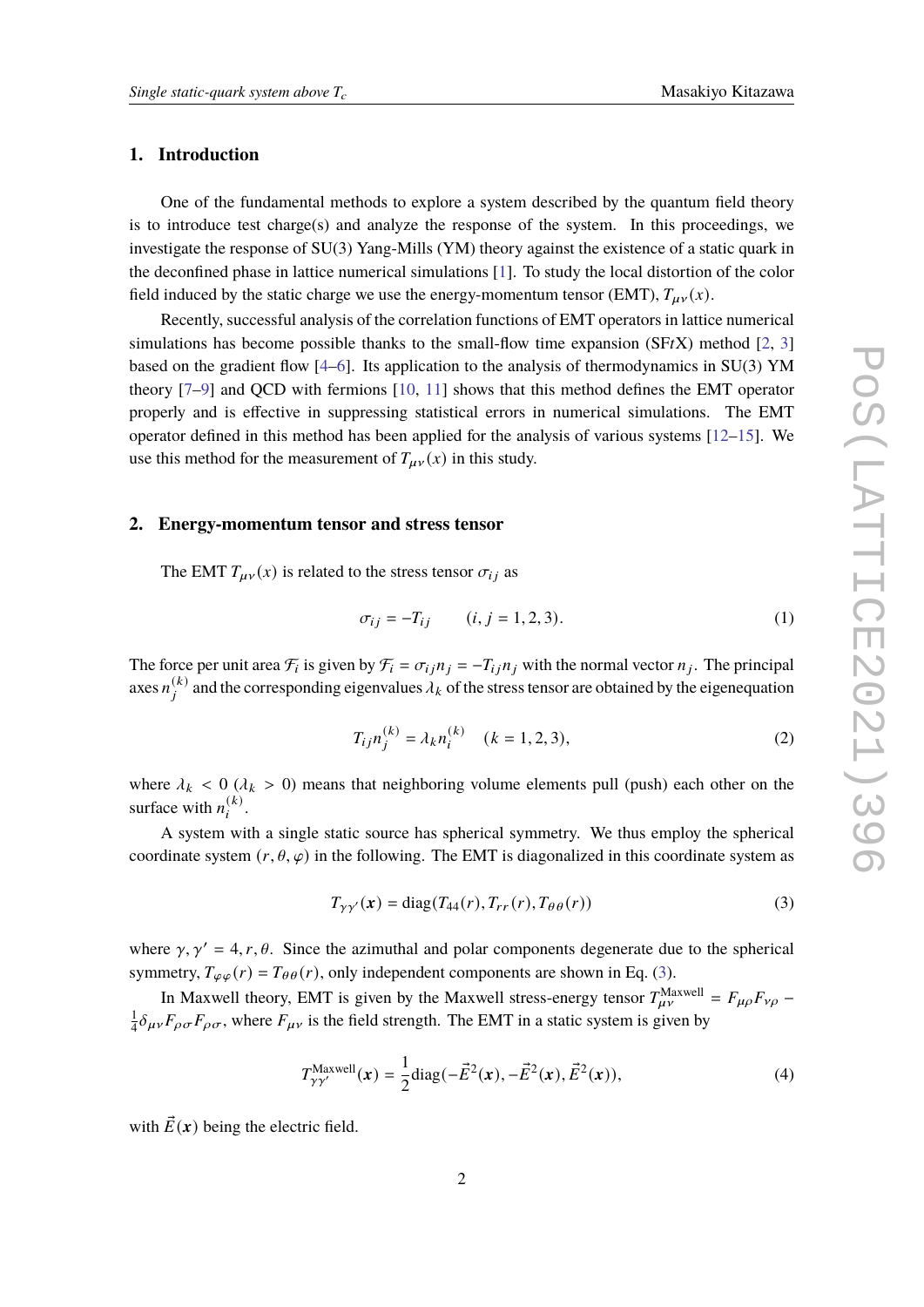#### **3. Gradient flow**

In this study we define the local EMT operator  $T_{\mu\nu}(x)$  using the small flow-time expansion (SFtX) method [\[2,](#page-6-1) [3\]](#page-6-2) based on the gradient flow [\[4](#page-6-3)[–6\]](#page-6-4). We consider the pure SU(3) YM gauge theory in Euclidean space defined by the action,

$$
S_{\rm YM} = \frac{1}{4g_0^2} \int d^4x \, G^a_{\mu\nu}(x) G^a_{\mu\nu}(x),\tag{5}
$$

with the bare gauge coupling  $g_0$  and the field strength  $G_{\mu\nu}^a(x)$ . The gradient flow in this theory is defined through the evolution equation of the gauge field called the flow equation [\[5,](#page-6-10) [6\]](#page-6-4),

<span id="page-2-0"></span>
$$
\frac{dA^a_\mu(t,x)}{dt} = -g_0^2 \frac{\delta S_{\rm YM}(t)}{\delta A^a_\mu(t,x)},\tag{6}
$$

with the gauge field  $A^a_{\mu}(x)$  and the initial condition  $A^a_{\mu}(t=0, x) = A^a_{\mu}(x)$ .

Using Eq.  $(6)$ , the properly renormalized EMT operator is defined with the small t expansion [\[2\]](#page-6-1):

<span id="page-2-1"></span>
$$
T_{\mu\nu}(x) = \lim_{t \to 0} T_{\mu\nu}(t, x),
$$
\n(7)

$$
T_{\mu\nu}(t,x) = c_1(t)U_{\mu\nu}(t,x) + 4c_2(t)\delta_{\mu\nu} [E(t,x) - \langle E(t,x) \rangle_0], \qquad (8)
$$

where  $\langle E(t, x) \rangle$  is the vacuum expectation value. The dimension-four gauge-invariant operators on the right-hand side of Eq. [\(8\)](#page-2-1) are given by [\[2\]](#page-6-1)

$$
E(t,x) = \frac{1}{4}G_{\mu\nu}^a(t,x)G_{\mu\nu}^a(t,x),
$$
\n(9)

$$
U_{\mu\nu}(t,x) = G_{\mu\rho}^a(t,x)G_{\nu\rho}^a(t,x) - \delta_{\mu\nu}E(t,x).
$$
 (10)

For the coefficients  $c_1(t)$  and  $c_2(t)$  in Eq. [\(8\)](#page-2-1), we use the two-loop perturbative coefficients [\[9,](#page-6-6) [16\]](#page-7-1).

#### **4. Lattice setup**

A static quark Q on the lattice is represented by the Polyakov loop  $\Omega$ . The expectation value of  $T_{\mu\nu}(x)$  around a static quark Q at the origin is given by

<span id="page-2-2"></span>
$$
\langle T_{\mu\nu}(t,x)\rangle_{Q} = \frac{\langle T_{\mu\nu}(t,x) \text{Tr}\Omega(\mathbf{0})\rangle}{\langle \text{Tr}\Omega(\mathbf{0})\rangle} - \langle T_{\mu\nu}(t,x)\rangle, \tag{11}
$$

with the Polyakov loop  $\Omega(0)$  located at the origin. Note that Eq. [\(11\)](#page-2-2) is well-defined only when the  $Z_3$  symmetry in SU(3) YM theory is spontaneously broken. When the  $Z_3$  symmetry is not broken, both numerator and denominator of the first term on the right-hand side in Eq. [\(11\)](#page-2-2) vanish from symmetry. We thus focus on the system in the deconfined phase above the critical temperature  $T_c$ in the present study.

Numerical simulations are performed with the Wilson gauge action for four different temperatures,  $1.20T_c$ ,  $1.44T_c$ ,  $2.00T_c$ , and  $2.60T_c$ , with the aspect ratio  $N_s/N_\tau = 4$  [\[1\]](#page-6-0). For each temperature we perform numerical simulations for five lattice spacings to perform the continuum extrapolation. Among them, we exclude the coarsest lattices from the analysis. We employ the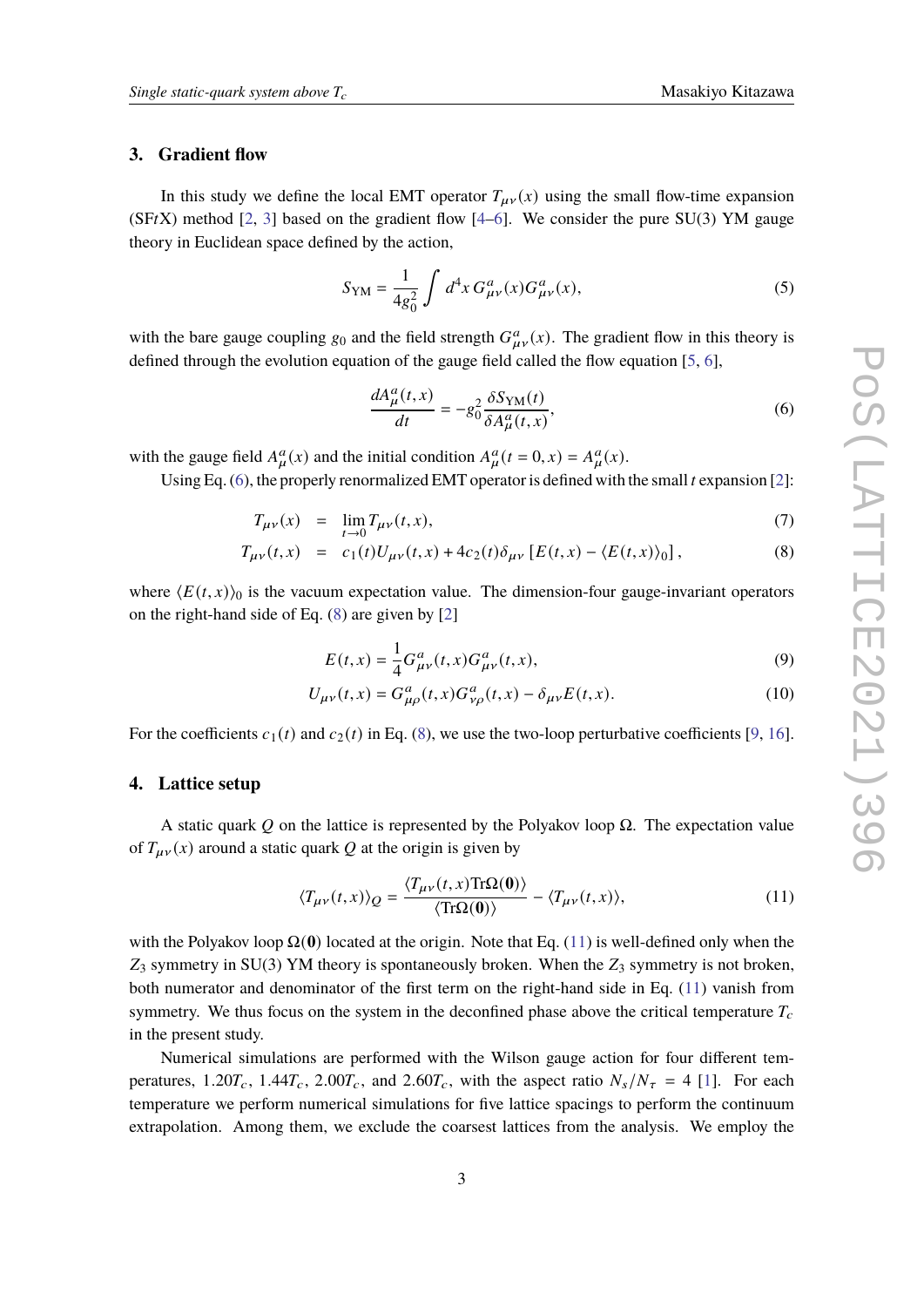<span id="page-3-1"></span>

**Figure 1:** Left:  $-\langle T_{rr}(t, rT) \rangle_{Q}/T^4$  at  $T/T_c = 1.44$  and  $rT = 0.48$  as functions of  $1/N_{\tau}^2 = a^2 T^2$  [\[1\]](#page-6-0). The continuum extrapolation is shown by the solid lines and the filled symbols. Middle and right:  $-\langle T_{44} (t, rT) \rangle_Q /T^4$ and  $-\langle T_{rr}(t, rT) \rangle_{Q}/T^4$  as functions of  $tT^2$  at  $rT = 0.40$  (top) and  $rT = 0.60$  (bottom). Open symbols denote  $\langle T_{44}(t, rT) \rangle_Q / T^4$  for each a. The black solid line is the continuum-extrapolated result. The dotted lines show the fitted results of the continuum result with Range-1, 2, and 3. The black symbols at  $tT^2 = 0$  are the results of the  $t \rightarrow 0$  extrapolation.

Wilson gauge action for the flow action  $S_{YM}(t)$  in Eq. [\(6\)](#page-2-0) and the clover-type representation for the field strength  $G_{\mu\nu}(t, x)$ . In the measurement of the Polyakov loop, we apply the multi-hit procedure to suppress the statistical noise [\[1\]](#page-6-0).

The renormalized EMT distribution around  $Q$  is obtained after taking the double extrapolation,

<span id="page-3-0"></span>
$$
\langle T_{\mu\nu}(x)\rangle_{Q} = \lim_{t \to 0} \lim_{a \to 0} \langle T_{\mu\nu}(t, x)\rangle_{Q}.
$$
 (12)

In our numerical analysis, we extract the EMT distribution by fitting the lattice data obtained at the lattice spacing  $a$  with the following functional form [\[8,](#page-6-11) [12\]](#page-6-9):

$$
\langle T_{\mu\nu}(t,x)\rangle_Q = \langle T_{\mu\nu}(x)\rangle_Q + b_{\mu\nu}(t)a^2 + c_{\mu\nu}t + d_{\mu\nu}t^2,\tag{13}
$$

where the contributions from discretization effects  $(b_{\mu\nu})$  as well as the dimension-six and -eight operators ( $c_{\mu\nu}$  and  $d_{\mu\nu}$ ) are considered.

To carry out the double extrapolation Eq.  $(13)$ , we first take the continuum limit with fixed t, and then carry out the  $t \to 0$  extrapolation. In the left panel of Fig. [1,](#page-3-1) we show  $-\langle T_{rr}(t, rT) \rangle$  at  $rT = 0.48$  as a function of  $1/N_{\tau}^2 = (aT)^2$  for four values of  $tT^2$ . In the panel, the fitting results of the continuum extrapolation according to Eq.  $(13)$  at fixed t are shown by the solid lines together with the results of the continuum limit on the vertical dotted line at  $1/N_{\tau}^2 = 0$ .

In the middle and right panels of Fig. [1,](#page-3-1) we show the values of  $\langle T_{44}(t, rT) \rangle$  and  $\langle T_{rr}(t, rT) \rangle$ at  $rT = 0.40$  and 0.60 for each lattice spacing. The results of the continuum limit are denoted by the black solid lines with the gray statistical error band. Using the continuum-extrapolated result, we take  $t \to 0$  extrapolation with Eq. [\(13\)](#page-3-0) at  $a = 0$ . For the fitting, we employ three fitting ranges of t, Range-1, 2, 3, shown in the middle panel, which are chosen within the range of t that avoids over-smearing due to the gradient flow and at the same time the discretization effects are well suppressed.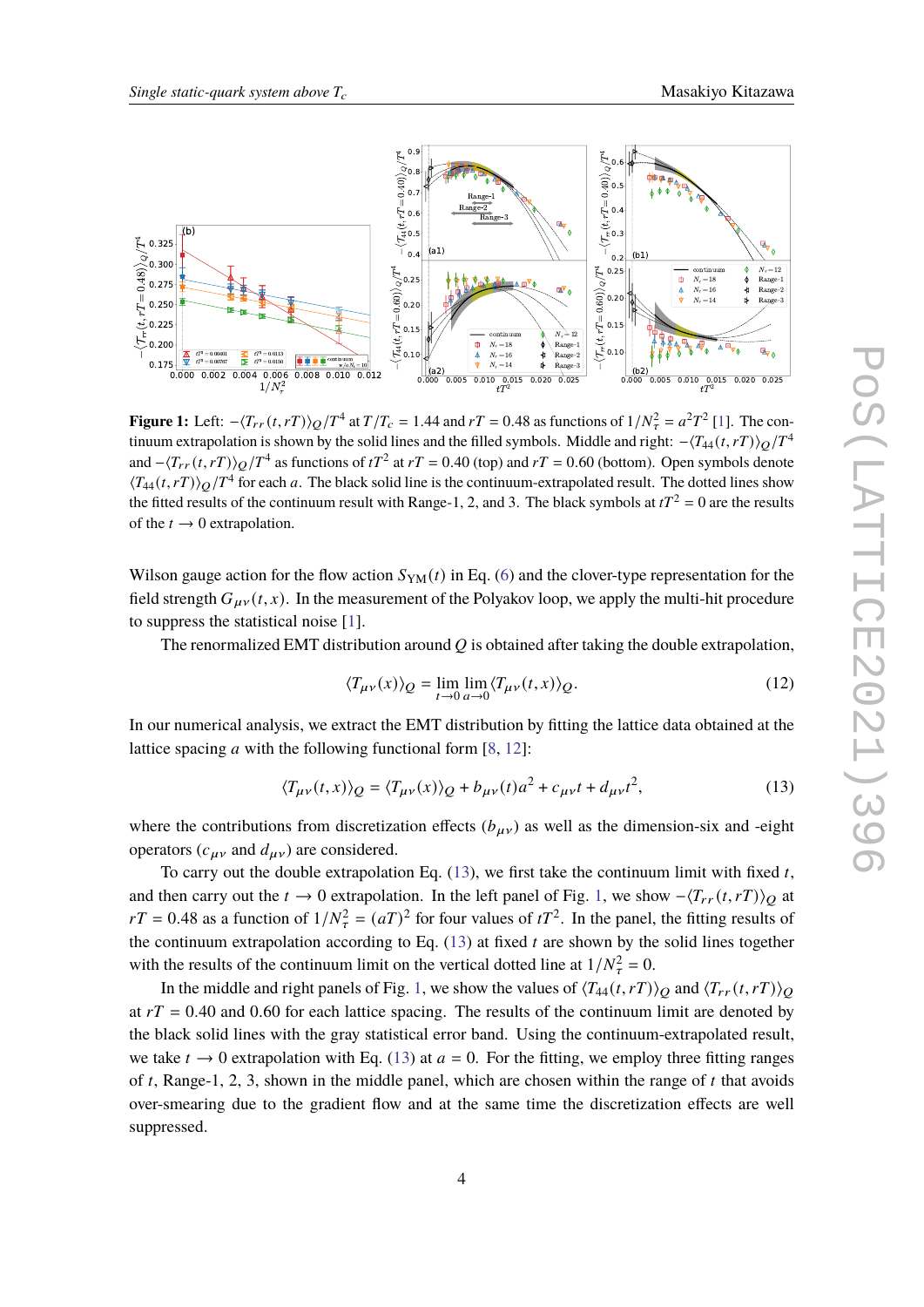<span id="page-4-0"></span>

**Figure 2:** EMT distribution  $(-\langle T_{44}(r) \rangle_{Q}, -\langle T_{rr}(r) \rangle_{Q}, \langle T_{\theta\theta}(r) \rangle_{Q})$  as functions of rT after the double extrapolation [\[1\]](#page-6-0).

#### **5. Numerical results**

In Fig. [2,](#page-4-0) we show the dimensionless EMT,  $-\langle T_{44}(r)\rangle_{Q}/T^4$ ,  $-\langle T_{rr}(r)\rangle_{Q}/T^4$ , and  $\langle T_{\theta\theta}(r)\rangle_{Q}/T^4$ , as functions of  $rT$ . The error bands include both the statistical and systematic errors. We find that  $-\langle T_{44}(r)\rangle_{Q}$ ,  $-\langle T_{rr}(r)\rangle_{Q}$ , and  $\langle T_{\theta\theta}(r)\rangle_{Q}$  are all positive for  $rT \leq 1$  and decrease rapidly with increasing  $r$ . These signs are the same as those of the EMT in the Maxwell theory Eq.  $(4)$ . The positive sign of  $-\langle T_{44}(r)\rangle$  means that the energy density is positive, while the signs of  $-\langle T_{rr}(r)\rangle$  and  $\langle T_{\theta\theta}(r)\rangle$  show that the volume element receives pulling and pushing forces along the longitudinal and transverse directions, respectively. Figure [2](#page-4-0) indicates that the absolute values of the spatial components  $|\langle T_{rr}(r) \rangle_{Q}|$  and  $|\langle T_{\theta \theta}(r) \rangle_{Q}|$  are degenerated within the error for all temperatures. On the other hand,  $|\langle T_{44}(r) \rangle_{O}|$  is larger than the spatial components especially at lower temperature. This is in contrast to the degenerate magnitude of all components in the Maxwell stress Eq. [\(4\)](#page-1-1). It is interesting to note that such a separation is also obtained in the thermal perturbation theory [\[17\]](#page-7-2).

In Fig. [3,](#page-5-0) we show the distribution of EMT in a different normalization. Now we show  $r^4 \langle T_{\gamma\gamma}(r) \rangle_Q$  as a function of r [fm] in physical units. The distribution of the trace of EMT

$$
\Delta_Q(r) \equiv -\langle T_{\mu\mu}(r) \rangle_Q = -\langle T_{44}(r) + T_{rr}(r) + 2T_{\theta\theta}(r) \rangle_Q. \tag{14}
$$

is also shown in the figure. From the figure one finds that the EMT distributions have small  $T$ dependence at short distances, while sizable  $T$  dependence emerges for large distances. This result is reasonable since the T dependence of  $r^4 \langle T_{\gamma\gamma'}(r) \rangle_Q$  would be suppressed for  $r \leq (2\pi T)^{-1}$ .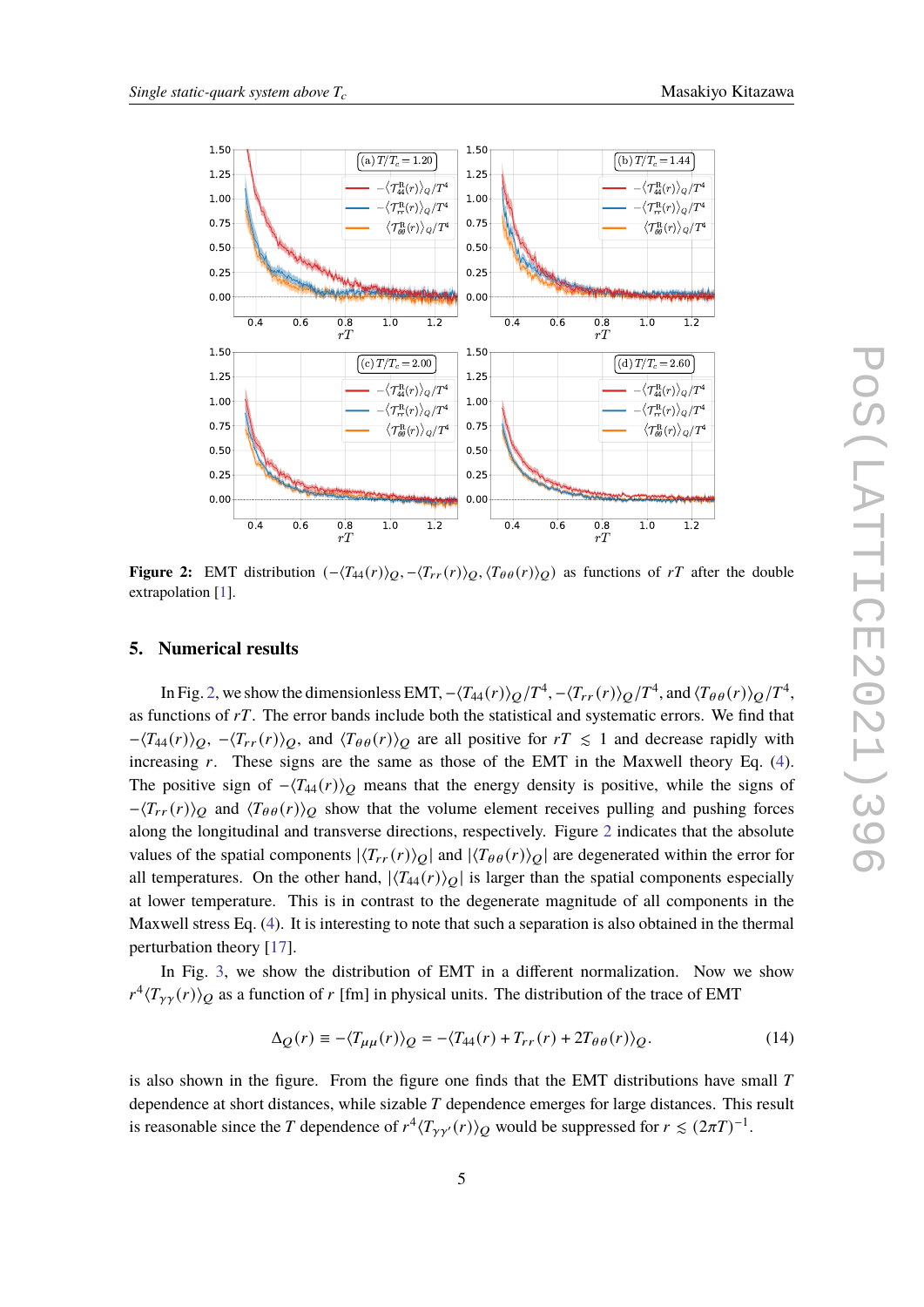<span id="page-5-0"></span>

**Figure 3:** EMT distribution  $r^4(-\langle T_{44}(r)\rangle_Q,-\langle T_{rr}(r)\rangle_Q,\langle T_{\theta\theta}(r)\rangle_Q)$  and  $r^4\Delta_Q(r)$  as functions of  $r$  [fm] for four temperatures [\[1\]](#page-6-0).

In the leading order perturbation theory in this regime, we have the following ratio

<span id="page-5-1"></span>
$$
\left| \frac{\Delta_Q(r)}{\langle T_{44,rr,\theta\theta}(r) \rangle_Q} \right| = \frac{11}{2\pi} \alpha_s + O(g^3),\tag{15}
$$

which is independent of r and T and is given only by a function of  $\alpha_s$ . The value of  $\alpha_s$  estimated from Eq. [\(15\)](#page-5-1) is  $\alpha_s = 0.22 - 0.32$  depending on the channel at  $r = 0.1$  fm [\[1\]](#page-6-0).

At the long-distance region in Fig. [3,](#page-5-0) owing to the large errors in this region it is difficult to extract the thermal screening of the form  $\exp(-2m_D r)$  with the Debye screening mass  $m_D$ . Nevertheless, Fig. [3](#page-5-0) shows that the EMT distribution decreases faster than  $1/r<sup>4</sup>$  in this region, and the tendency becomes more prominent at higher temperatures. To draw a definite conclusion, however, higher statistical data are necessary.

#### **6. Summary and Concluding remarks**

In this proceedings we have studied the EMT distribution around a static quark in the SU(3) YM theory at finite temperature above  $T_c$  [\[1\]](#page-6-0). We have used the SFtX method based on the gradient flow to define the EMT operator on the lattice. We found a substantial difference between the EMT distribution in the temporal direction and that of the spatial directions, especially near  $T_c$ . This separation is a unique feature of the YM theory that is not observed in the Maxwell theory.

There are interesting future problems. First, the extension of the present study to full QCD is an important next step. Although the present analysis in the SU(3) YM theory was restricted to  $T > T_c$ , because the  $Z_3$  symmetry is explicitly broken by dynamical fermions, the present method can be applied directly to a single static quark Q, as well as static  $OO$  and  $O\overline{O}$  systems, both at low and high temperatures. In particular, the single quark system in QCD at zero temperature corresponds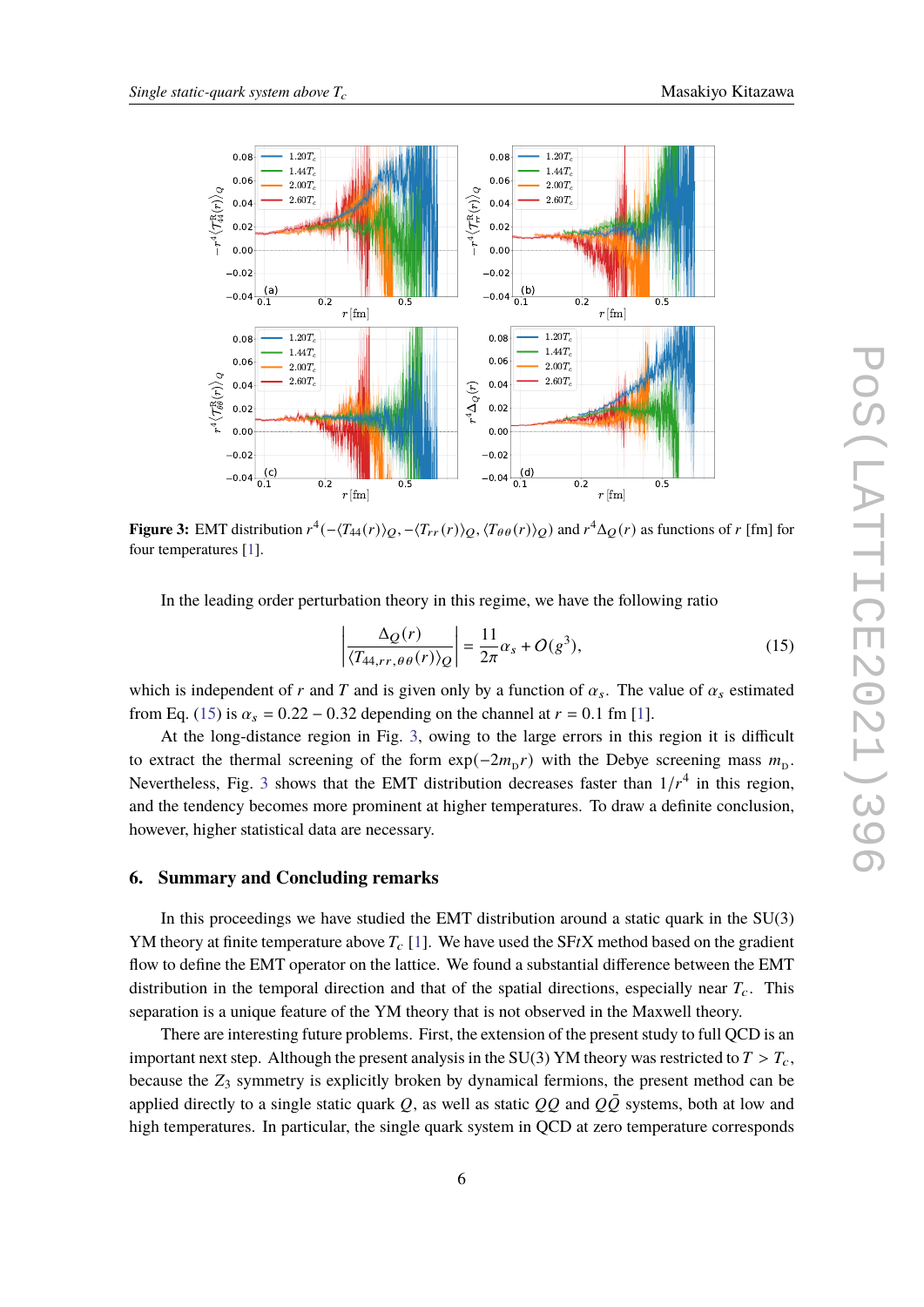to a heavy-light meson. The analysis of this system thus provides us with the gravitational form factor of the heavy-light meson at zero and non-zero temperatures.

The numerical simulation of this study was carried out on OCTOPUS at the Cybermedia Center, Osaka University and Reedbush-U at Information Technology Center, The University of Tokyo. This work was supported by JSPS Grant-in-Aid for Scientific Researches, 18H03712, 18H05236, 18K03646, 19H05598, 20H01903.

### **References**

- <span id="page-6-0"></span>[1] R. Yanagihara, M. Kitazawa, M. Asakawa and T. Hatsuda, *Distribution of Energy-Momentum Tensor around a Static Quark in the Deconfined Phase of SU(3) Yang-Mills Theory*, [Phys.](https://doi.org/10.1103/PhysRevD.102.114522) Rev. D **102** [\(2020\) 114522](https://doi.org/10.1103/PhysRevD.102.114522) [arXiv:2010.13465 [hep-lat]].
- <span id="page-6-1"></span>[2] H. Suzuki, *Energy–momentum tensor from the Yang–Mills gradient flow*, PTEP **2013** [\(2013\)](https://doi.org/10.1093/ptep/ptt059) [083B03](https://doi.org/10.1093/ptep/ptt059) [arXiv:1304.0533 [hep-lat]].
- <span id="page-6-2"></span>[3] H. Makino and H. Suzuki, *Lattice energy–momentum tensor from the Yang–Mills gradient flow—inclusion of fermion fields*, PTEP **2014** [\(2014\) 063B02](https://doi.org/10.1093/ptep/ptu070) [arXiv:1403.4772 [hep-lat]].
- <span id="page-6-3"></span>[4] R. Narayanan and H. Neuberger, *Infinite N phase transitions in continuum Wilson loop operators*, JHEP **03** [\(2006\) 064](https://doi.org/10.1088/1126-6708/2006/03/064) [arXiv:hep-th/0601210 [hep-th]].
- <span id="page-6-10"></span>[5] M. Lüscher, *Properties and uses of the Wilson flow in lattice QCD*, JHEP **08** [\(2010\) 071](https://doi.org/10.1007/JHEP08(2010)071) [arXiv:1006.4518 [hep-lat]].
- <span id="page-6-4"></span>[6] M. Luscher and P. Weisz, *Perturbative analysis of the gradient flow in non-abelian gauge theories*, JHEP **02** [\(2011\) 051](https://doi.org/10.1007/JHEP02(2011)051) [arXiv:1101.0963 [hep-th]].
- <span id="page-6-5"></span>[7] M. Asakawa *et al.*, *Thermodynamics of SU(3) gauge theory from gradient flow on the lattice*, Phys. Rev. D **90** [\(2014\) 011501](https://doi.org/10.1103/PhysRevD.90.011501) [arXiv:1312.7492 [hep-lat]];
- <span id="page-6-11"></span>[8] M. Kitazawa, T. Iritani, M. Asakawa, T. Hatsuda, and H. Suzuki, *Equation of State for SU(3) Gauge Theory via the Energy-Momentum Tensor under Gradient Flow*, [Phys. Rev. D](https://doi.org/10.1103/PhysRevD.94.114512) **94** (2016) [114512](https://doi.org/10.1103/PhysRevD.94.114512) [arXiv:1610.07810 [hep-lat]].
- <span id="page-6-6"></span>[9] T. Iritani, M. Kitazawa, H. Suzuki, and H. Takaura, *Thermodynamics in quenched QCD: energy–momentum tensor with two-loop order coefficients in the gradient-flow formalism*, PTEP **2019** [\(2019\) 023B02](https://doi.org/10.1093/ptep/ptz001) [arXiv:1812.06444 [hep-lat]].
- <span id="page-6-7"></span>[10] Y. Taniguchi, et al., *Exploring*  $N_f = 2+1$  *QCD thermodynamics from the gradient flow*, [Phys.](https://doi.org/10.1103/PhysRevD.96.014509) Rev. D **96** [\(2017\) no.1, 014509](https://doi.org/10.1103/PhysRevD.96.014509) [arXiv:1609.01417 [hep-lat]].
- <span id="page-6-8"></span>[11] Y. Taniguchi, et al.,  $N_f = 2+1$  *QCD thermodynamics with gradient flow using two-loop matching coefficients*, Phys. Rev. D **102** [\(2020\) 014510](https://doi.org/10.1103/PhysRevD.102.014510) [arXiv:2005.00251 [hep-lat]].
- <span id="page-6-9"></span>[12] M. Kitazawa, T. Iritani, M. Asakawa and T. Hatsuda, *Correlations of the energy-momentum tensor via gradient flow in SU(3) Yang-Mills theory at finite temperature*, [Phys. Rev. D](https://doi.org/10.1103/PhysRevD.96.111502) **96** [\(2017\) 111502](https://doi.org/10.1103/PhysRevD.96.111502) [arXiv:1708.01415 [hep-lat]].